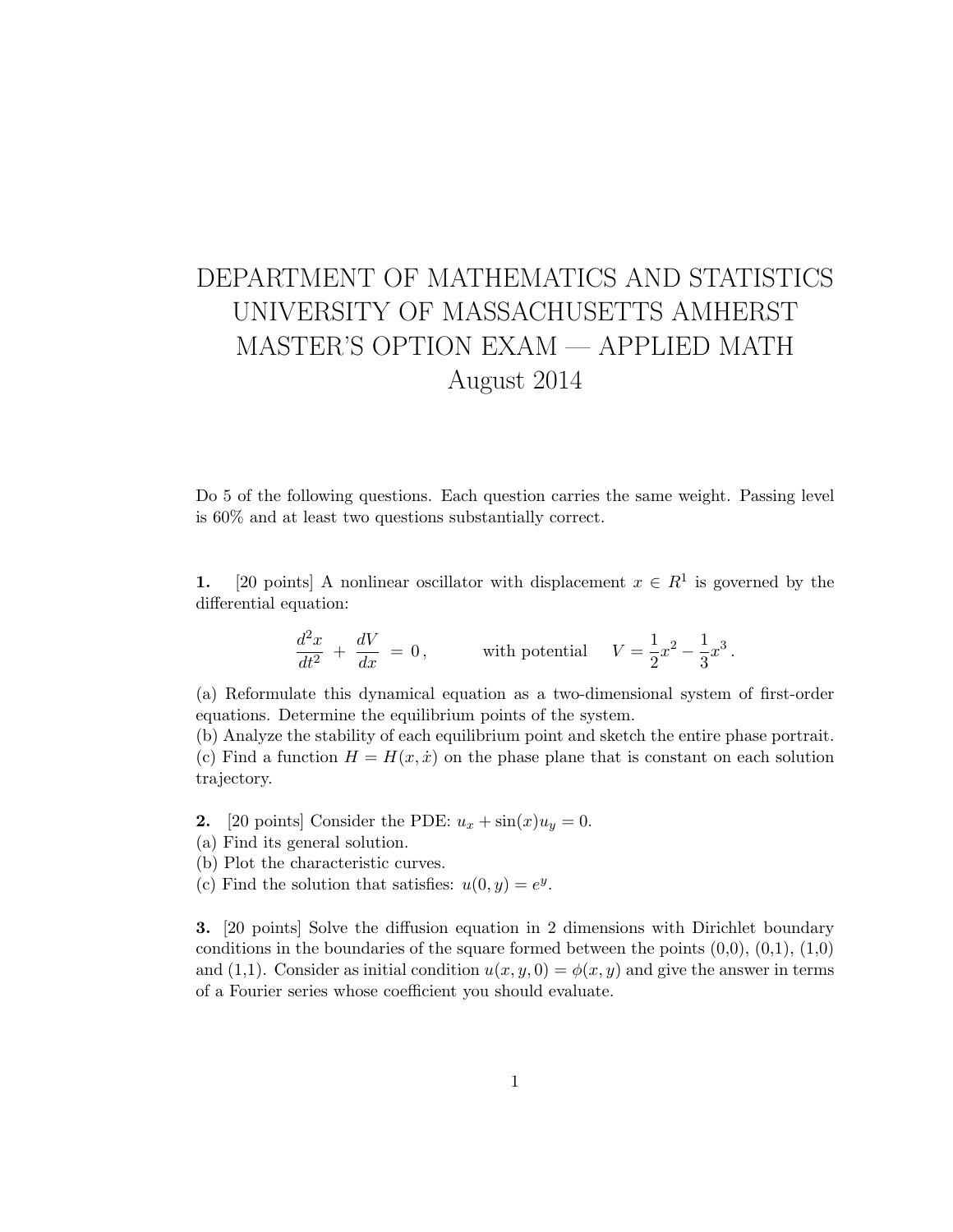4. [20 points] For the system

$$
\dot{x} = xy - 1
$$

$$
\dot{y} = x - y^3
$$

(a) Identify all the fixed points.

(b) Classify the fixed points.

(c) Sketch the neighboring trajectories and try to fill in the rest of the phase portrait.

5. [20 points] For the dynamical system

$$
\dot{x} = rx - \sin(x)
$$

(a) Identify bifurcations that arise and classify their types.

(b) Find the critical points at which they occur.

(c) Construct a full bifurcation diagram of the fixed point solutions  $x^*$  as a function of r.

6. [20 points] Consider the wave equation with a transverse elastic force

$$
\rho u_{tt} - T u_{xx} + k u = 0, \quad -\infty < x < \infty, \quad t > 0
$$

with initial data

$$
u(x, 0) = \phi(x), \quad u_t(x, 0) = \psi(x)
$$

and assuming that u and its derivatives vanish at  $\pm \infty$ . Here  $\rho$ , T, and k are positive constants.

(a) Show that the total energy

$$
E(t) = \frac{1}{2} \int_{-\infty}^{\infty} \rho u_t^2(x, t) + T u_x^2(x, t) + k u^2(x, t) dx,
$$

is constant in time.

(b) (15 pts) Using (a), show that the solution to the initial value problem is unique.

7. [20 points] Consider the traffic flow equation

$$
\rho_t + [q(\rho)]_x = 0, \quad -\infty < x < \infty, \quad t > 0,
$$

where  $\rho = \rho(x, t)$  is the vehicle density at spatial location x and at time t, while  $q = q(\rho) = \rho v(\rho)$  is their flux. Furthermore, the average speed  $v = v(\rho)$  is given by the constitutive relation

$$
v(\rho) = v_m \left(1 - \frac{\rho}{\rho_m}\right)
$$